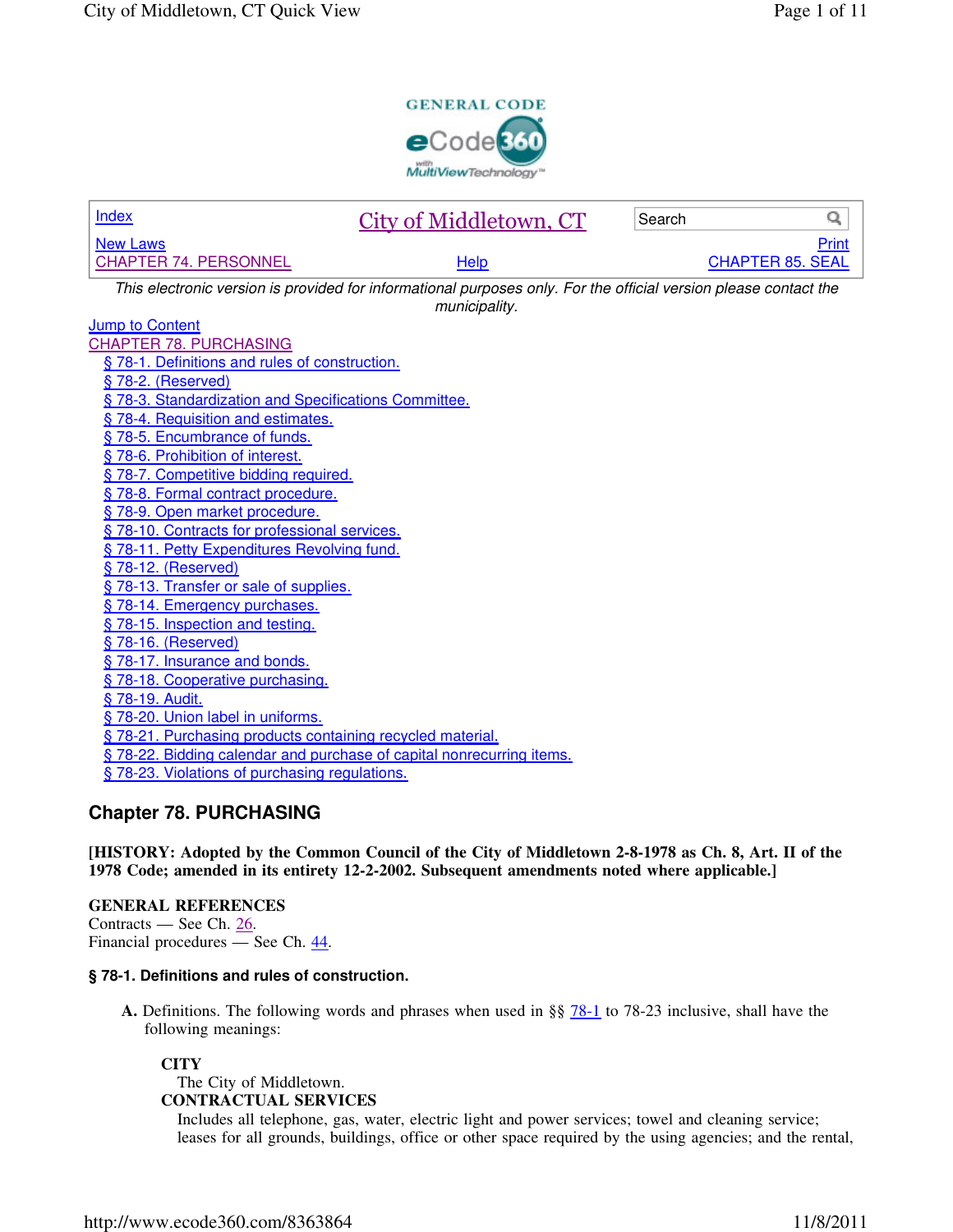repair or maintenance of equipment, machinery and other City-owned personal property. The term shall not include professional and other contractual services which are in their nature unique and not subject to competition.

### **COUNCIL**

The Common Council of the City.

## **DIRECTOR**

The Director of Finance of the City.

## **MAYOR**

The Mayor of the City.

### **RECYCLED PAPER**

Paper which meets or exceeds minimum recycled content as defined by the Northeast Recycling Council procurement guideline, as amended, or the EPA procurement guideline, as amended. The guideline which specifies the higher minimum postconsumer content shall control. If no minimum postconsumer standards have been established, the guideline with higher minimum percentage of recovered paper material shall control.

#### **SUPERVISOR OF PURCHASES**

The Supervisor of Purchasing for the City.

#### **SUPPLIES**

Includes all supplies, materials and equipment.

#### **USING AGENCY**

Any department, agency, commission, bureau or other unit of the City government using supplies or procuring contractual services as provided for in this chapter.

- **B.** Rules of construction. The following apply to §§  $\frac{78-1}{10}$  to 78-23, inclusive:
	- **(1)** When not inconsistent with the context, words used in the present tense include the future, words in the plural number include the singular number, and words in the singular number include the plural number.
	- **(2)** The word "shall" is always mandatory and not merely directory.

#### **§ 78-2. (Reserved)**

*Editor's Note: Former § 78-2, Powers and duties of Supervisor of Purchases, was repealed 10-1-2007 by Ord. No. 26-07.* 

#### **§ 78-3. Standardization and Specifications Committee.**

#### **[Amended 10-1-2007 by Ord. No. 27-07]**

**A.** Appointment. A committee of three individuals consisting of the Mayor, or his/her designee, as Chairperson; a director of a City department; and the Director of Finance, or his/her designee, to be known as the Standardization and Specifications Committee, shall be appointed by the Mayor and confirmed by the Common Council every two years. The director position on the Committee shall rotate among the various City departments at each reappointment of the Committee.

#### **B.** Duties.

- **(1)** It shall be the duty of this Committee to review and approve, where appropriate, all requests for standardization of materials, supplies or equipment, sole source and proprietary items up to \$7,500. The Committee may take into account factors including, but not limited to, the following: fiscal analysis, governmental and operational efficiencies, adaptability, and standardization. The Committee shall keep minutes, which shall be publicly available.
- **(2)** The Committee shall review all requests for bid waivers prior to submission to the Common Council and shall make a recommendation to the Council concerning said request(s).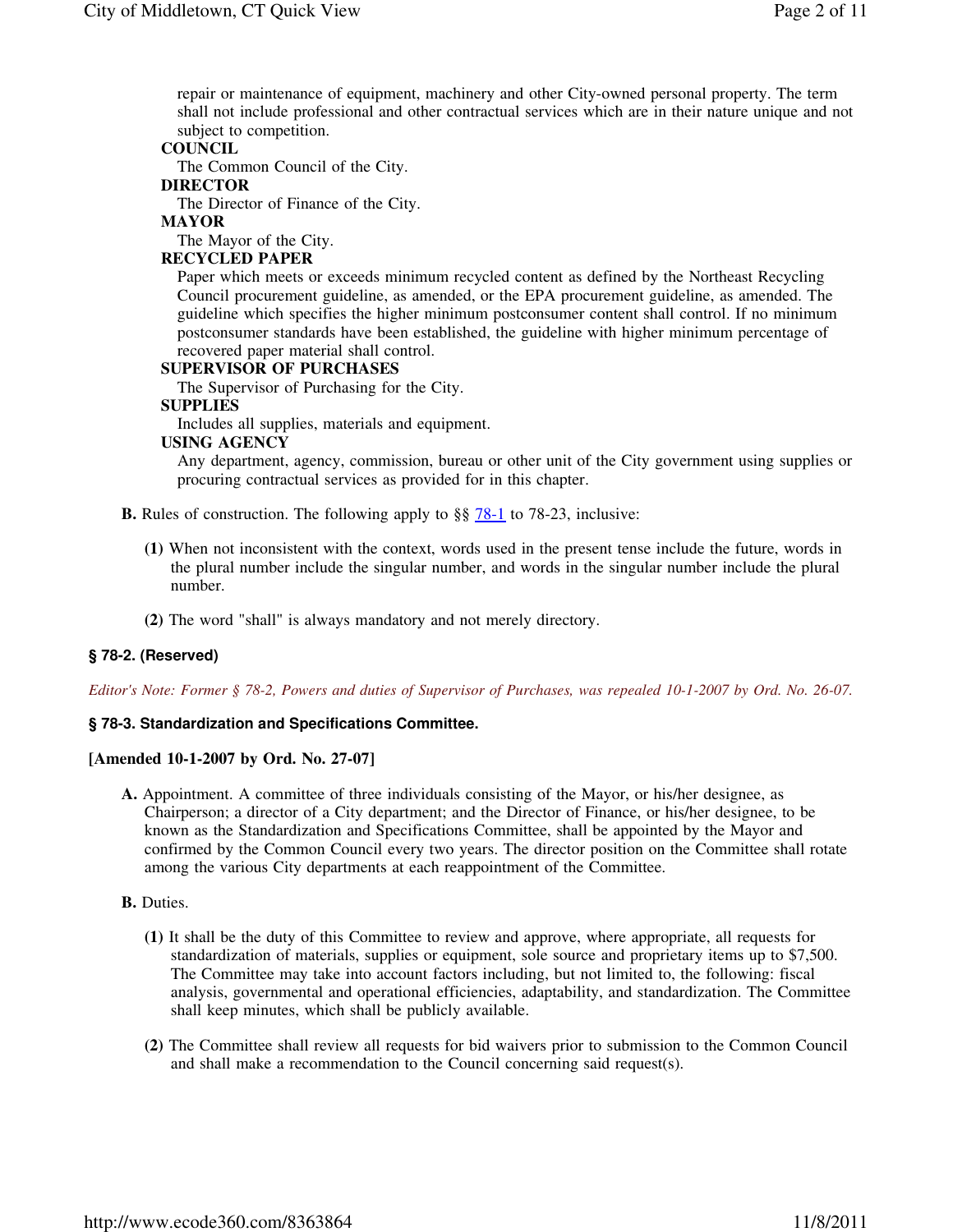# **§ 78-4. Requisition and estimates.**

**[Amended 9-4-2007 by Ord. No. 25-07]**The Director of Finance or Supervisor of Purchasing when designated shall prescribe the time of making requisitions for such supplies, materials, and equipment and the future period which said requisitions are to cover. All using agencies, either by or with the authorization of the head of the department under which the using agency operates, shall file requisitions in such manner, at such times, and for such future periods as the Director of Finance or Supervisor of Purchasing when designated shall prescribe. No purchases may be made without an authorized requisition.

- **A.** Unforeseen requirements. A using agency shall not be prevented from filing, in the same manner, with the Director of Finance or Supervisor of Purchasing when designated at any time a requisition or estimate for supplies and contractual services, the need for which was not foreseen when the detailed estimates were filed.
- **B.** Revisory power. The Director of Finance or Supervisor of Purchasing when designated shall examine each requisition or estimate and shall have the authority to revise as to quantity, quality, or estimated cost, but revisions as to quality shall be in accordance with the standards and specifications established pursuant to this chapter. In case of a difference of opinion between the Director of Finance or Supervisor of Purchasing when designated and the using agency as to the revision, the Mayor shall resolve the difference.

# **§ 78-5. Encumbrance of funds.**

Except in cases of emergency, the Supervisor of Purchases shall not issue any order for delivery on a contract or open market purchase until the Director of Finance, or other official designated by the Director of Finance, shall have certified, after preaudit, that there is to the credit of the using agencies concerned a sufficient unencumbered appropriation balance in excess of all unpaid obligations, to defray the amount of such order.

# **§ 78-6. Prohibition of interest.**

Any purchase order or contract within the purview of this chapter in which the Supervisor of Purchases or any officer or employee of the City is financially interested, directly or indirectly, shall be void, except that this section, however, shall not apply to supplies and services furnished in the regular course of business at prevailing market prices or at competitive bid, and before the execution of a purchase order or contract the Council shall have the authority to waive compliance with this section when it finds such action to be in the best interest of the City.

- **A.** Noncollusive bid statement. All bidders shall be required to provide a signed noncollusive statement with all public bids as follows:
	- **(1)** The bid has been arrived at by the bidder independently and has been submitted without collusion with, and without any agreement, understanding, or planned common course of action with, any other vendor of materials, supplies, equipment, or services described in the invitation to bid, designed to limit independent bidding or competition; and
	- **(2)** The contents of the bid have not been communicated by the bidder or its employees or agents to any person not an employee or agent of the bidder or its surety on any bond furnished with the bid and will not be communicated to any such person prior to the official opening of the bid.
- **B.** Gifts and rebates. The Supervisor of Purchases and every officer and employee of the City are expressly prohibited from accepting, directly or indirectly, from any person, company, firm or corporation to which any purchase order or contract is or might be awarded, any rebate, gift, money, or anything of value whatsoever, except where given for the use and benefit of the City.

# **§ 78-7. Competitive bidding required.**

**A.** All purchases of, and contracts for, supplies and contractual services, except professional services, and all sales of personal property which has become obsolete and unusable shall, except as specifically provided herein, be based wherever possible on competitive bids.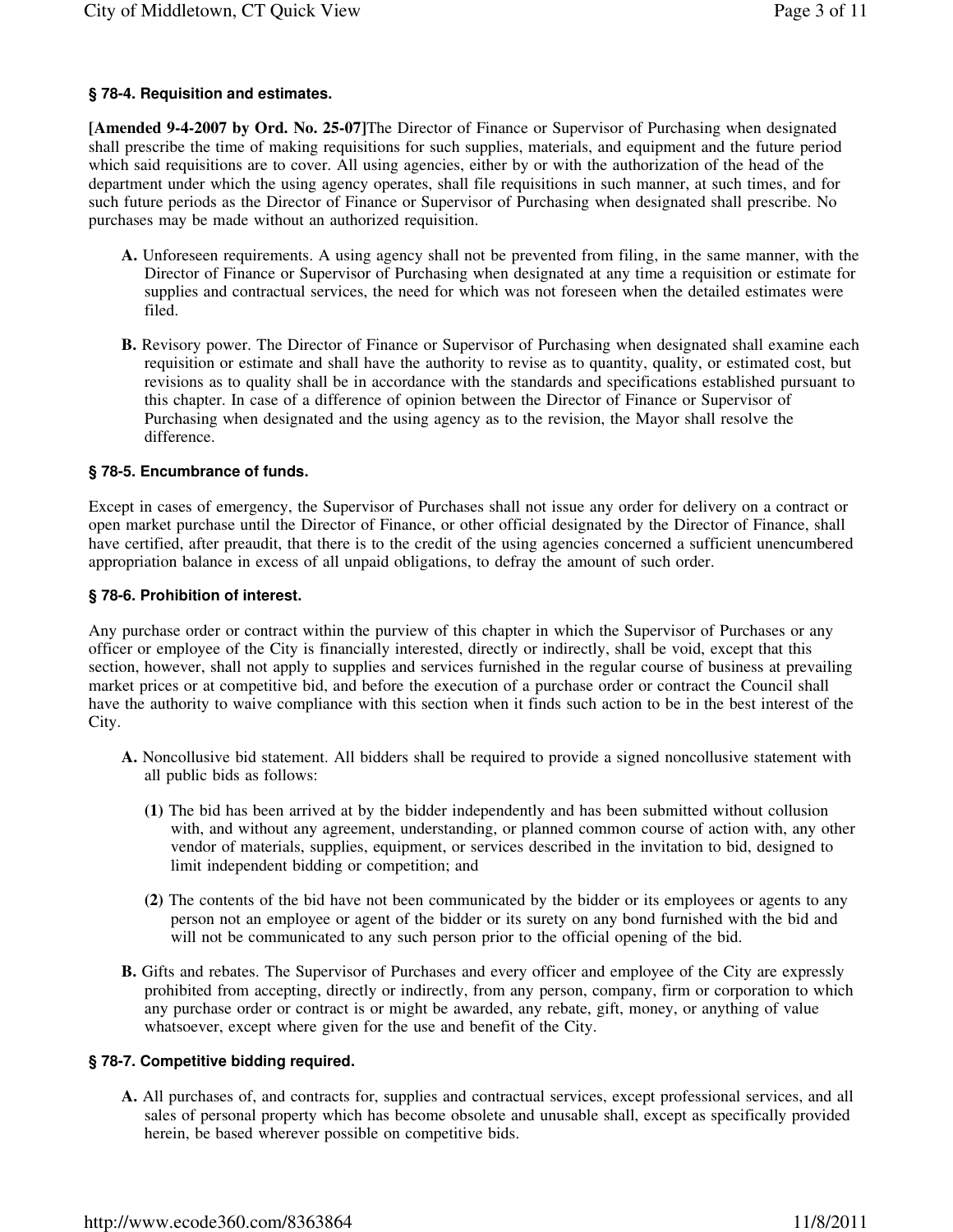- **B.** The provisions of this section shall not be applicable to any proprietary or one-source items, except that in the case of proprietary and one-source items, the Mayor shall countersign all purchase orders.
- **C.** The Director of Finance or Supervisor of Purchasing when designated shall have the discretionary authority, after consultation with the user agency, to utilize state, federal, and/or other governmental cooperative purchasing agreements in lieu of obtaining sealed competitive bids for commodities and/or equipment, if to do so is in the City's best interest. Local bidders meeting the requirements of § 78-8M shall be given the opportunity to match the contract price whenever possible prior to any contract award.

## **[Amended 9-4-2007 by Ord. No. 19-07]**

## **§ 78-8. Formal contract procedure.**

**[Amended 9-4-2007 by Ord. No. 20-07]**Purchases shall be made in accordance with this Code of Ordinances, provided that if any purchase or contract for purchasing, including a continuing order or contract for the purchase of the same commodity or service over a period of four months, involves the expenditure of \$7,500 or more, the Director of Finance or Supervisor of Purchasing when designated, unless it shall be determined by the Council to be against the best interest of the City, or unless the item is a proprietary or one-source item or may be purchased cooperatively as described in § 78-7B and C, based on the considerations listed below, shall invite sealed bids or proposals, giving 10 days' notice thereof by publication at least once in a newspaper having a circulation in the City, and shall let the purchase or contract to the lowest responsible bidder thereon or may reject any or all such bids or proposals. All such sealed bids or proposals shall be opened publicly. The reason for rejection shall be placed on file with the bids.

- **A.** In reaching a determination if a waiver of the bidding procedure is in the best interest of the City, the Council shall consider factors such as the urgency of the sale, purchase or contract; the type of purchase, sale or contract; the amount of money involved; the necessity of the purchase, sale or contract; the lack of an appearance of favoritism or impropriety; and other factors which the Council deems to be applicable to the situation. Any Director seeking a waiver shall be responsible to supply to the Mayor's office, in a timely manner, prior to the Common Council meeting at which the bid waiver request is to be heard, complete documentation to support the request to waive the bidding procedures, addressing all considerations the Director feels relevant, including but not limited to the factors previously stated above. Said documentation shall be included in the Common Council notice and agenda served on Council members prior to their regularly scheduled meeting. At the Common Council meeting, the Director shall be expected to address all of the foregoing considerations and be ready to answer any and all other questions related to the bid waiver request.
- **B.** Scope of notice. The newspaper notice required herein shall include a general description of the supplies or contractual services required and shall state where bid blanks and specifications may be secured and the time and place for opening bids.
- **C.** Bidders list. The Director of Finance or Supervisor of Purchasing when designated shall also solicit sealed bids from responsible prospective suppliers selected from a bidders list, which the Director or Supervisor of Purchasing when designated shall maintain, by sending them a copy of such newspaper notice or such other notice as will acquaint them with the proposed purchase or sale. In any case, invitations sent to the vendors on the bidders list shall be limited to commodities that are similar in character and ordinarily handled by the trade group to which the invitations are sent.
- **D.** Bulletin board. The Director of Finance or Supervisor of Purchasing when designated shall also advertise all pending purchases or sales by a notice posted on the public bulletin board in the Municipal Building.
- **E.** Bid deposits. When deemed necessary by the Director of Finance or Supervisor of Purchasing when designated, bid deposits shall be prescribed in the public notices inviting bids. Bid deposits may be provided by a bid bond, certified check or legal tender, bid bonds or certified checks to be made payable to the Treasurer of the City. Unsuccessful bidders shall be entitled to return of surety where the Director or Supervisor of Purchasing when designated has required bid deposits. Such return shall be made within 48 hours after rejection. A successful bidder shall forfeit any surety required by the Director or Supervisor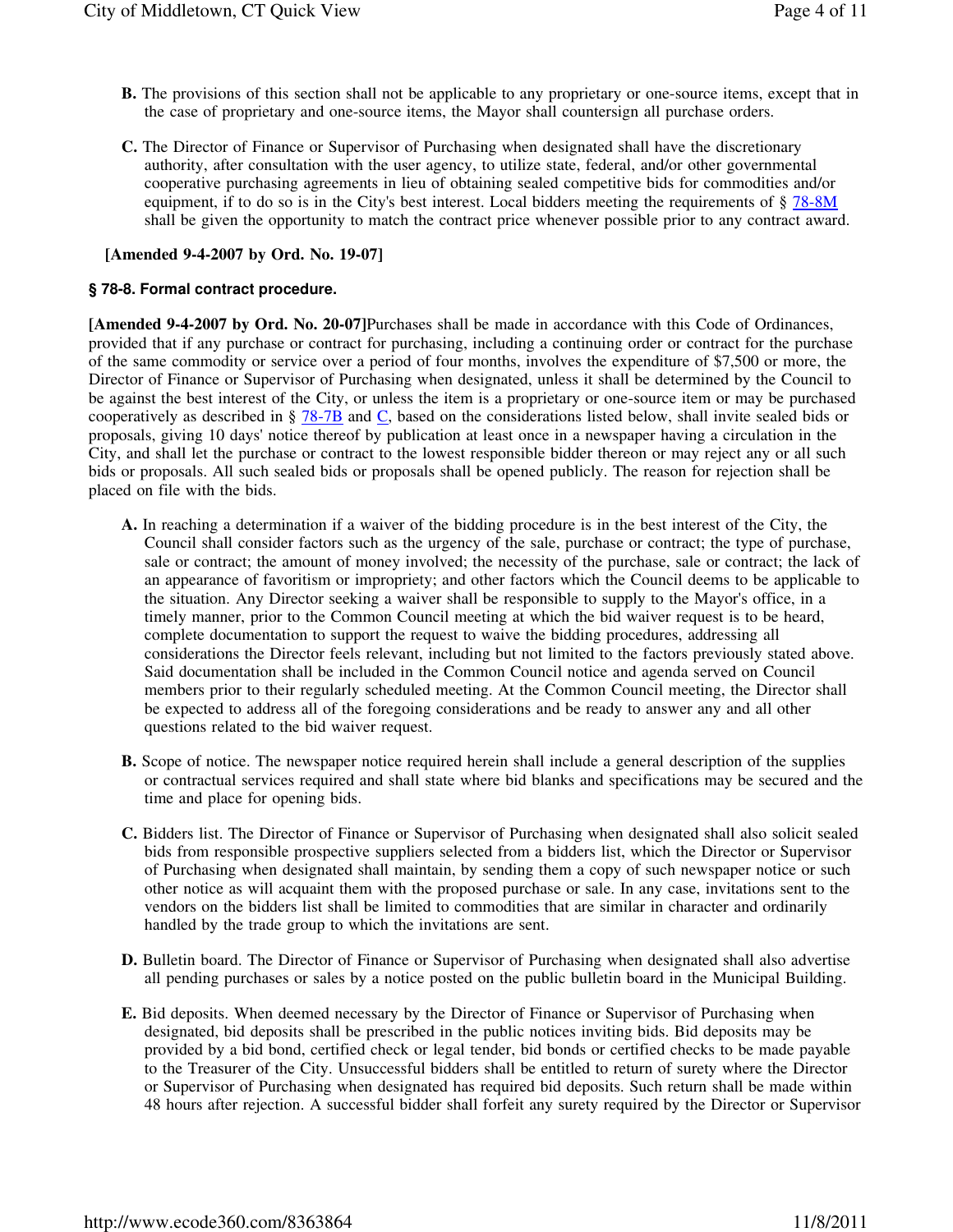of Purchasing when designated upon failure on his part to enter into a contract or submit a letter of intent within 10 days after the award.

- **F.** Bid opening procedure.
	- **(1)** Sealed. Bids shall be submitted sealed to the Director of Finance or Supervisor of Purchasing when designated and shall be identified as bids on the envelope.
	- **(2)** Openings. Bids shall be opened in public at the time and place stated in the public notice.
	- **(3)** Tabulation. A tabulation of all bids received shall be posted for public inspection.
- **G.** Rejection of bids; bidders in default to City.
	- **(1)** The Director of Finance or Supervisor of Purchasing when designated, with the approval of the Mayor, shall have the authority to reject all bids or parts of all bids for any one or more supplies or contractual services included in the proposed contract when the public interest will be served thereby.
	- **(2)** Bidders in default to City. The Director of Finance or Supervisor of Purchasing when designated shall not accept the bid of a contractor who is in default on the payment of taxes, licenses or other monies to the City.

**H.** Award of contract.

- **(1)** Authority in Director. The Director of Finance or Supervisor of Purchasing when designated shall have the authority to award contracts within the purview of this chapter after approval of the form by the City Attorney.
- **(2)** Lowest responsible bidder. Contracts shall be awarded to the lowest responsible bidder. In determining "lowest responsible bidder," in addition to price, the Supervisor of Purchases shall consider:
	- **(a)** The ability, capacity and skill of the bidder to perform the contract or provide the services required in relation to the standards and specifications as required.
	- **(b)** Whether the bidder can perform the contract or provide the service promptly or within the time specified without delay or interference.
	- **(c)** The character, integrity, reputation, judgment, experience and efficiency of the bidder.
	- **(d)** The quality of performance of previous contracts or services.
	- **(e)** The previous and existing compliance by the bidder with laws and ordinances relating to the contract or services.
	- **(f)** The sufficiency of the financial resources and ability of the bidder to perform the contract or provide the service.
	- **(g)** The quality, availability and adaptability of the supplies or contractual services to the particular use required.
	- **(h)** The number and scope of conditions attached to the bid.
- **I.** Award to other than low bidder. When the award is not given to the lowest bidder, a full and complete statement of the reason for placing the order elsewhere shall be prepared by the Director of Finance or Supervisor of Purchasing when designated and filed with the other papers to the transaction.

**J.** Tie bids.

**(1)** Local vendors. If all bids received are for the same total amount or unit price, quality and service being equal, the contract shall be awarded to a local bidder.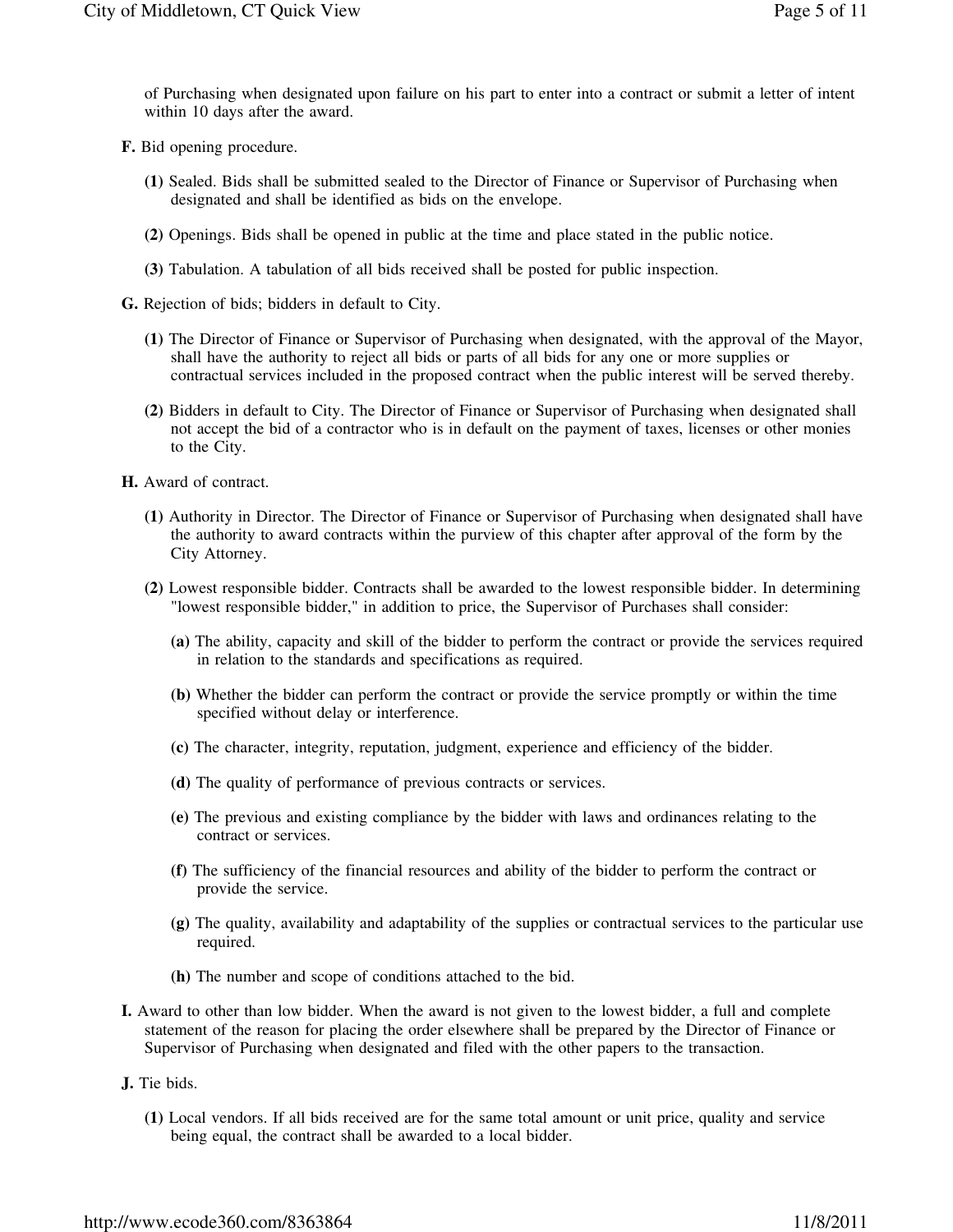- **(2)** Outside vendors. Where Subsection  $J(1)$  of this section is not in effect, the Director of Finance or Supervisor of Purchasing when designated shall award the contract to one of the tie bidders by drawing lots in public, after giving due notice by mail to the tied bidders.
- **K.** Performance bonds. The Director of Finance or Supervisor of Purchasing when designated shall have the authority to require a performance bond, a payment bond, and liability insurance coverage before entering a contract, in such amount as he shall find reasonably necessary to protect the best interest of the City. Such bond and insurance coverage, if required, must be provided by the contractor, at his own expense, to the City of Middletown and written by a company authorized to write business in the State of Connecticut and subject to the approval of the Director of Finance, the Mayor and the City Attorney. A log shall be maintained by the Director of Finance or Supervisor of Purchasing when designated of the agents writing each bond.
- **L.** Prohibition against subdivision of contracts. No contract or purchase shall be subdivided to avoid the requirements of this section.
- **M.** Bid preference for local vendors.
	- **(1)** Definitions. As used in this section, the following terms shall have the meanings indicated:

### **CITY-BASED BUSINESS**

A business with a principal place of business located within the City of Middletown. A business shall not be considered a City-based business unless evidence satisfactory to the Director of Finance or Supervisor of Purchasing when designated has been submitted with each bid submitted by said business to establish that said business has a bona fide principal place of business in Middletown. Such evidence may include evidence of ownership of or a long-term lease of the real estate from which the principal place of business is operated or payment of property taxes on the personal property of the business to be used in performance of the bid. **PROJECT**

All bids and all quotes solicited for purchases exempted from bidding pursuant to  $\S$   $78-8$ , as amended, except requests for proposal and contracts for professional services pursuant to § 78-10, as amended.

- **(2)** On any project, the lowest responsible bidder shall be determined in the following order:
	- **(a)** City-based bidders.
		- **[1]** On projects the cost of which is \$1,000,000 total contract price or less, any City-based bidder which has submitted a bid not more than 10% higher than the low bid, provided such Citybased bidder agrees to accept the award of the bid at the amount of the low bid. If more than one City-based bidder has submitted bids not more than 10% higher than the low bid and has agreed to accept the award of the bid at the amount of the low bid, the lowest responsible bidder shall be that one of such City-based bidders which submitted the lowest bid.
		- **[2]** On projects the cost of which is over \$1,000,000 but less than \$5,000,000 total contract price, any City-based bidder which has submitted a bid not more than 5% higher than the low bid, provided such City-based bidder agrees to accept the award of the bid at the amount of the low bid. If more than one City-based bidder has submitted bids not more than 5% higher than the low bid and has agreed to accept the award of the bid at the amount of the low bid, the lowest responsible bidder shall be that one of such City-based bidders which submitted the lowest bid.
		- **[3]** On projects the cost of which is over \$5,000,000 total contract price, any City-based bidder which has submitted a bid not more than 3% higher than the low bid, provided such Citybased bidder agrees to accept the award of the bid at the amount of the low bid. If more than one City-based bidder has submitted bids not more than 3% higher than the low bid and has agreed to accept the award of the bid at the amount of the low bid, the lowest responsible bidder shall be that one of such City-based bidders which submitted the lowest bid.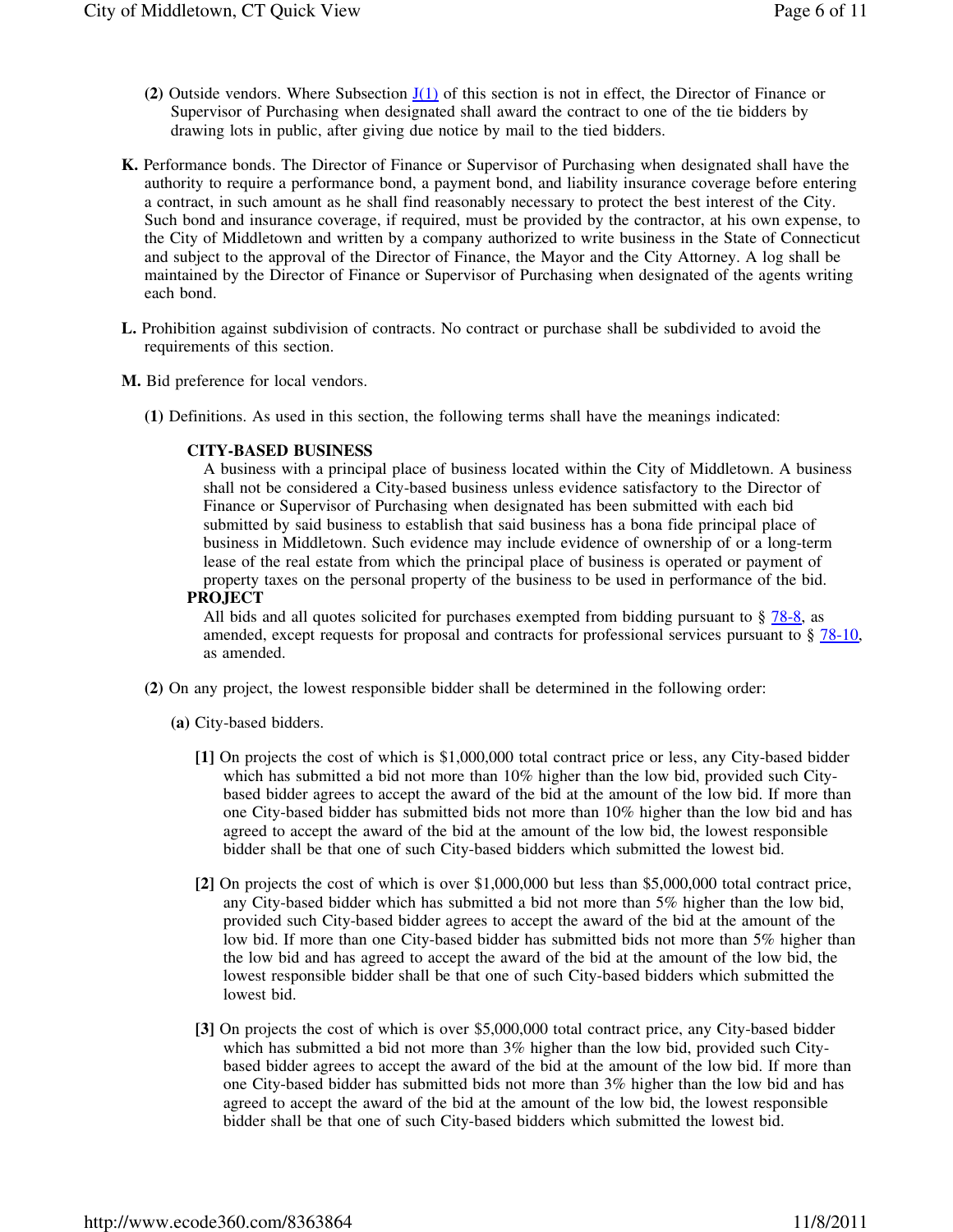**(b)** The low bidder.

## **§ 78-9. Open market procedure.**

**[Amended 10-1-2007 by Ord. No. 28-07]**All purchases of supplies and contractual services, and all sales of personal property which have become obsolete and unusable, of less than the estimated value of \$7,500 shall be made in the open market, without newspaper advertisement and without observing the procedure prescribed by § 78-8 for the award of formal contracts.

- **A.** Purchases costing between \$1 and \$2,000. A City-issued purchasing card or a purchase order may be used to obtain these supplies or general services. Procedures adopted for the use of purchasing cards must be followed. Consideration should be given to vendors with existing contracts, state contracts, cooperative agreements and approved vendors when making such purchases. Capital nonrecurring (CNR) items may be obtained with a purchasing card only with the prior approval of the Director of Finance.
- **B.** Purchases costing between \$2,001 and \$7,499.
	- **(1)** Minimum number of price quotations. Purchases of these supplies or general services must be based on at least three price quotations, documented on a form approved by the Director of Finance or his/her designee, that includes the same information from all vendors and shall be awarded to the lowest responsible vendor in accordance with the standards set forth in  $\S$  78-8H(2).
	- **(2)** Price quotations. The using department, under the direction of the Director of Finance or his/her designee, shall solicit price quotations by direct mail request to prospective vendors, by telephone or by public notice posted on the bulletin board of the Municipal Building.
	- **(3)** Award. The three price quotations shall be forwarded to the Director of Finance or his/her designee with the requisition for the supplies. After review, the Director of Finance or his/her designee shall approve the purchase order if appropriate to do so. If three quotation forms are not attached to the requisition, the Director of Finance or his/her designee may recommend additional vendors from which to solicit quotes.
- **C.** Like and unlike items. A purchase of supplies or general services shall be counted as one purchase for like items. Unlike items, grouped together on one purchase requisition, shall require price quotations only for those items on the requisition that cost in excess of the threshold set out in the preceding subsection. The determination of like and unlike items shall be based on commodity codes assigned such items by the National Institute of Governmental Purchasing (NIGP).
- **D.** Record of orders and quotations. The Department Director shall file with the Director of Finance or his/her designee a record of all open market orders and the quotations submitted in competition thereon, and such records shall also be open to public inspection.

### **§ 78-10. Contracts for professional services.**

## **[Amended 7-5-2011 by Ord. No. 11-11]**

- **A.** All contracts for professional services shall be on a negotiated basis, with the Director of Finance, the Director of the department requesting professional services and the Mayor being the parties representing the City, hereinafter referred to as the "Professional Services Committee." The Council may authorize an exception to these requirements.
- **B.** Contracts for professional services in an amount of less than \$2,000 are exempt from the requirement of Professional Services Committee approval.

## **§ 78-11. Petty Expenditures Revolving fund.**

**A.** There shall be a fund known as the "Petty Expenditures Revolving Fund." From this fund shall be paid purchases not in excess of \$30 each made by the heads of using agencies for incidentals, with the approval of the supervisor.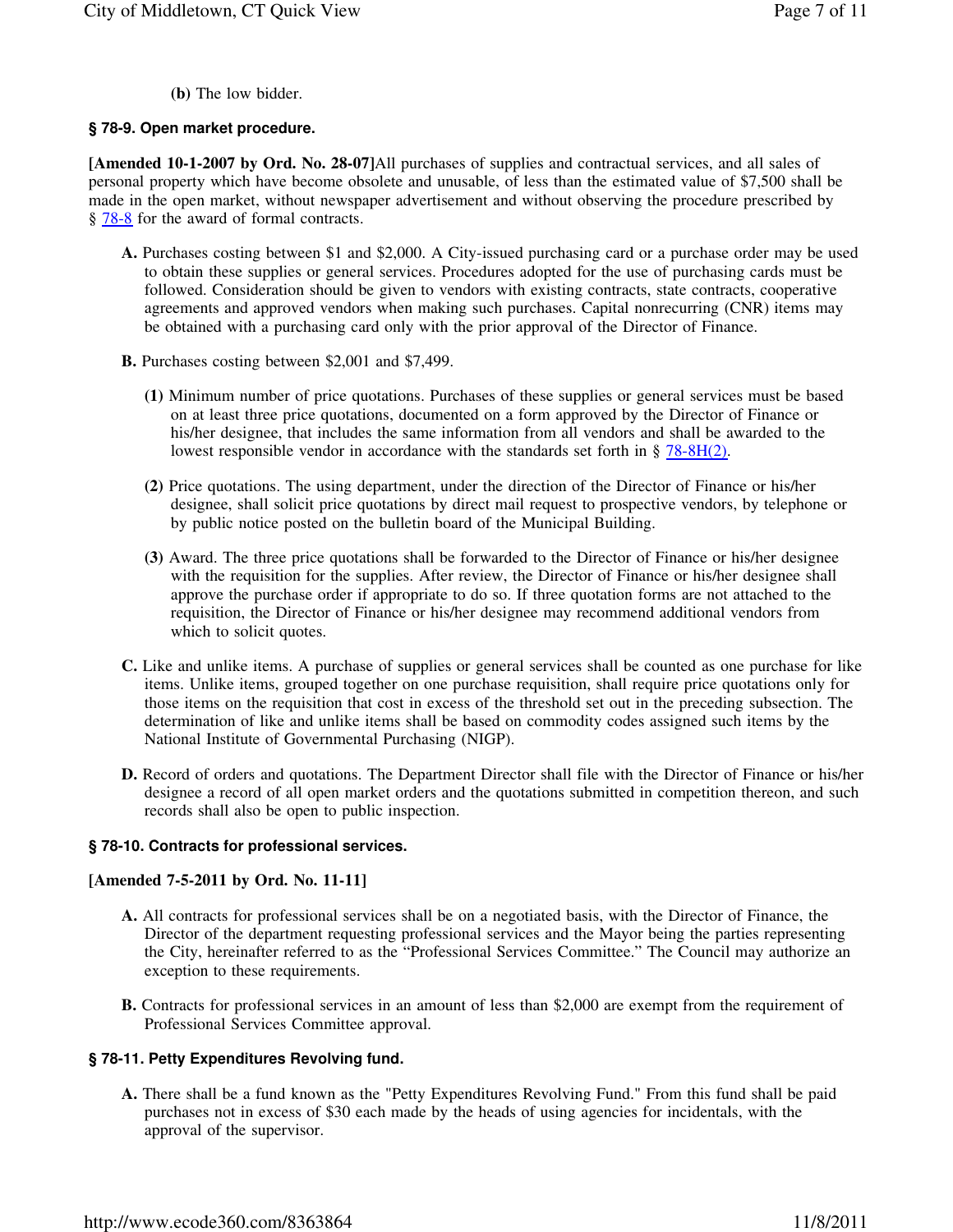- **B.** At the end of each month, the Supervisor shall render to the Director of Finance a statement showing the actual expenditures for each using agency made out of such Petty Expenditures Revolving Fund, and the Director of Finance shall reimburse such revolving fund for such expenditures in the same manner as other expenditures of such using agencies are paid.
- **C.** The supervisor shall promulgate rules and regulations for use of the Petty Expenditures Revolving Fund.

## **§ 78-12. (Reserved)**

*Editor's Note: Former § 78-12, Central storerooms, was repealed 9-4-2007 by Ord. No. 21-07.* 

## **§ 78-13. Transfer or sale of supplies.**

The Supervisor of Purchases, with the approval of the Mayor, shall transfer, to or between departments, offices and agencies, or sell supplies, materials, and equipment, determined after consultation with the head of the Department, office or agency concerned, to be surplus, obsolete or unused.

- **A.** Reporting. All using agencies shall submit to the Supervisor, at such times and in such form as he shall prescribe, reports showing stocks of all supplies and equipment which are no longer used or which have become obsolete, worn out or scrapped.
- **B.** Transfer. The Supervisor shall have the authority, with the approval of the Director of Finance or the Mayor, to transfer surplus stock to other using agencies.
- **C.** Sales. The Supervisor shall have the authority, with the approval of the Director of Finance or the Mayor, to sell all supplies which have become unsuitable for public use or to exchange the same for, or trade in the same on, new supplies.
- **D.** Accounting procedures. Supplies, materials and equipment transferred between departments or offered for sale, exchange or trade shall be credited by the Supervisor to the storeroom inventory and, if transferred, by a charge against the appropriation of the using agency.
- **E.** Competitive bidding. Sales under this section shall be made to the highest responsible bidder, and in conformance with  $\S$  78-8.

#### **§ 78-14. Emergency purchases.**

- **A.** By Supervisor.
	- **(1)** In case of an apparent emergency which requires immediate purchase of supplies or contractual services, the Director of Finance or Mayor shall be empowered to authorize the Supervisor of Purchases to secure, by open-market procedure as herein set forth, at the lowest obtainable price, any supplies or contractual services regardless of the amount of the expenditure.
	- **(2)** Recorded explanation. A full report of the circumstances of an emergency purchase shall be filed by the Supervisor of Purchases with the Director of Finance and Mayor for forwarding to the Council to be entered in the Council minutes and shall be open to public inspection.
- **B.** By head of Department.
	- **(1)** In case of actual emergency, the head of any using agency may purchase directly any supplies or contractual services whose immediate procurement is essential to prevent delays in the work of the using agency which may vitally affect the life, health or convenience of citizens.
	- **(2)** Recorded explanation. The head of such using agency shall send to the Supervisor of Purchases a requisition and a copy of the delivery record, together with a full written report of the circumstances of the emergency. The report shall be filed with the Director of Finance, Mayor and Council as provided in Subsection  $A(2)$  above.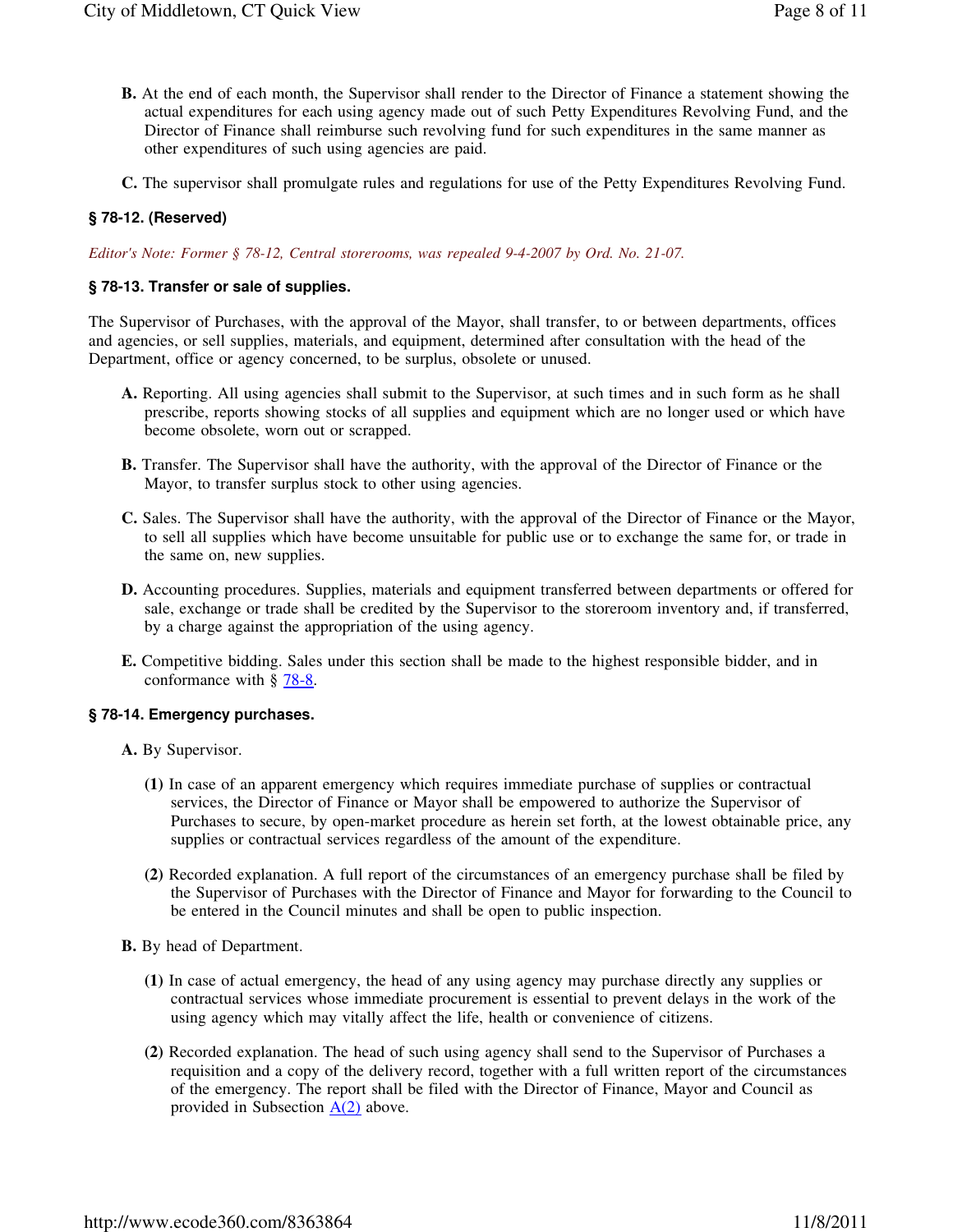**C.** Emergency procedure. The Supervisor of Purchases shall prescribe by rules and regulations the procedure under which emergency purchases by heads of using agencies may be made.

## **§ 78-15. Inspection and testing.**

The Supervisor of Purchases shall inspect all deliveries of such supplies, materials and equipment and cause tests to be made when necessary in order to determine their quality, quantity and conformance with specifications.

- **A.** Inspection by using agency. The Supervisor of Purchases shall have the authority to authorize using agencies having the staff and facilities for adequate inspection to inspect all deliveries made to such using agencies under rules and regulations which the Supervisor shall prescribe.
- **B.** Tests. The Supervisor of Purchases shall have the authority to require chemical and physical tests of samples submitted with bids and samples of deliveries which are necessary to determine their quality and conformance with the specifications. In the performance of such tests, the Supervisor of Purchases shall have the authority to request use of laboratory facilities of any agency of the City government or of any outside laboratory.

## **§ 78-16. (Reserved)**

*Editor's Note: Former § 78-16, Inventory of equipment, was repealed 9-4-2007 by Ord. No. 22-07.* 

### **§ 78-17. Insurance and bonds.**

The Supervisor of Purchases shall purchase, at the expense of the City, surety bonds for all officers and employees of the City required by law or by ordinance to furnish bonds to the City, and insurance of such types against liability, loss or damage on the part of the City or its property as the Council may authorize, and shall be responsible for the collection of insurance benefits and other matters relating to the administration of the City's insurance.

#### **§ 78-18. Cooperative purchasing.**

**A.** The Supervisor of Purchases, after consultation with the Director of Finance, shall have the authority, in accordance with the procedure outlined herein, to join with other units of government in cooperative purchasing plans and participation with other utilities on an equitable basis in large bulk purchasing, when the best interests of the City would be served thereby.

#### **[Amended 10-1-2007 by Ord. No. 29-07]**

- **B.** The City, as a matter of policy, makes purchases cooperatively with other governmental agencies whenever it is to the mutual benefit of both cooperating agencies.
- **C.** Whenever the City participates in a cooperative bid, the record shall include the following elements of a conventional bid:
	- **(1)** A registered certified vendor.
	- **(2)** A City file number and file.
	- **(3)** A copy of the specification, bid document, and contract award.
- **D.** The City shall issue a notice of award, which is similar in content to that sent to a vendor on a conventional advertised bid, stating the City's desire to enter into an agreement at contract-awarded prices. The vendor must acknowledge its acceptance in writing prior to the City issuing a purchase order.
- **E.** A purchase order signed by the Supervisor of Purchases must be encumbered prior to any purchase and must include both the state and City's contract number.
- **F.** Restrictions in the use of these cooperative bids shall be as follows: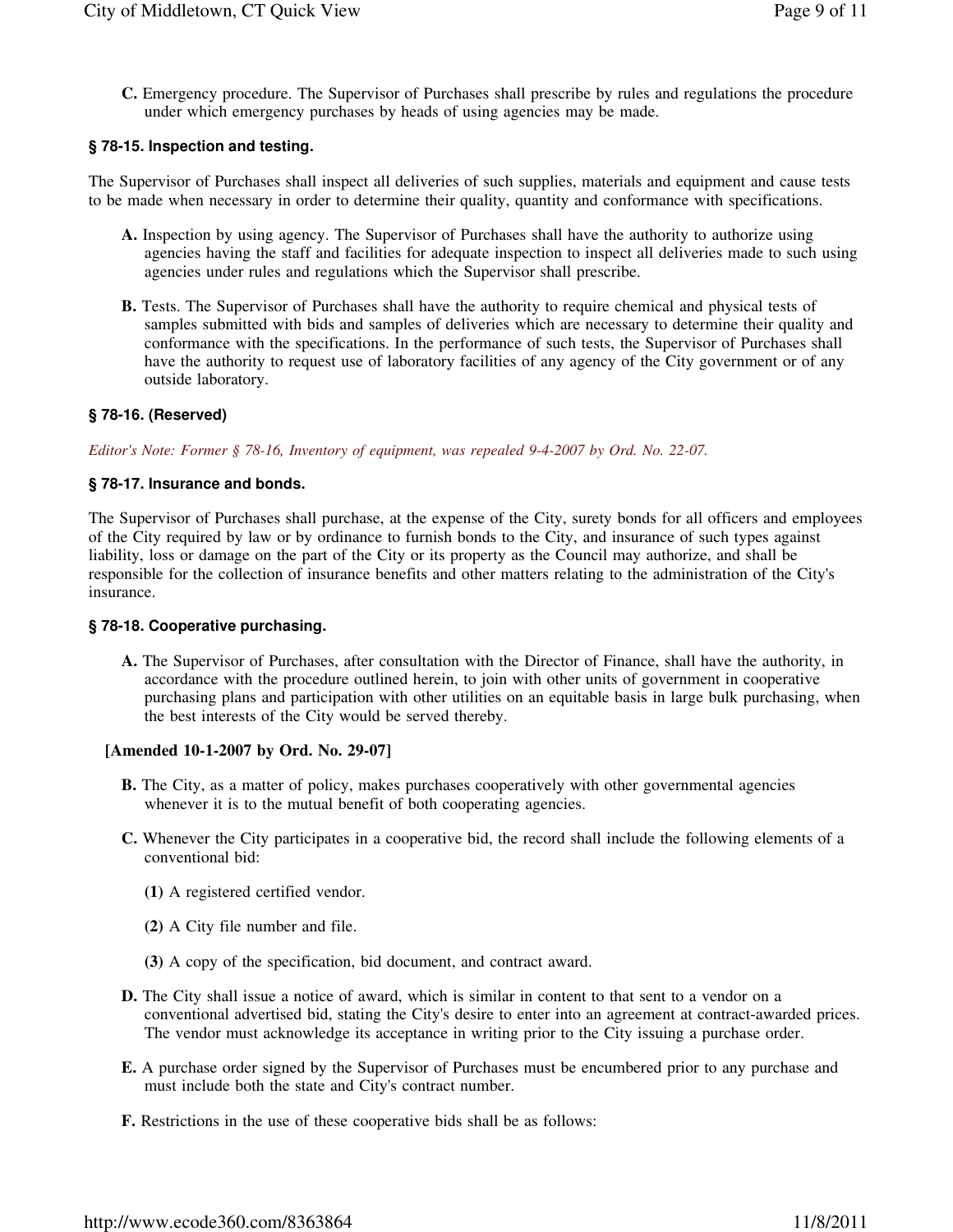- **(1)** There must be agreement by both parties to the same terms.
- **(2)** The prices, terms and conditions must be the same as actually bid. The City shall not participate in any cooperative purchasing contract where separate pricing and/or terms are quoted for municipalities until it has been determined that the municipal prices offered are, in fact, the lowest responsible bid.
- **G.** Exception. The Purchasing Supervisor shall grant an exception to the restrictions set out in Subsection F in the following situation only: whenever a City department desires to make a purchase utilizing a cooperative purchasing contract and desires to add options or accessories to the base bid, so long as the bid threshold of \$7,500 is not exceeded. This exception is intended for features that are offered as additional equipment options such as seats, lights, liners, etc., that can be purchased "after market" and that do not materially affect the overall size, performance or specification of the unit currently under the cooperative purchasing contract. For purposes of determining compliance with the bid threshold limit, the amount will be the value of the additional equipment itself and not the value of the original item being purchased plus the additional equipment.

## **[Added 10-1-2007 by Ord. No. 29-07]**

### **§ 78-19. Audit.**

A periodic audit shall be made to verify that authorized procedures have been followed, using generally accepted accounting principles and procedures based upon recommendations of the Council as provided by Chapter VI, Section 10, of the Charter.

### **§ 78-20. Union label in uniforms.**

All uniforms purchased by the City for the use of employees of the City shall contain thereon a union label signifying that the uniforms were made under proper working conditions. This section shall not apply if no uniforms are available with a union label that meet the required specifications of the purchaser.

#### **§ 78-21. Purchasing products containing recycled material.**

- **A.** The requesting department is encouraged to include specifications or alternate specifications for recycled content in all bids and quotes.
- **B.** All bids and quotes for the procurement of paper products and printing or copying services shall include specifications or alternate specifications for recycled content. The contract language in the bid documents shall clearly specify the manner in which the contract shall be awarded, with reference to price preferences for recycled paper, if any. However, where a price preference is not specified in the bid documents, if all bids received are for the same total amount or unit price, quality, service and performance being equal, the contract shall be awarded to the bidder of recycled paper. All direct department purchases of paper products and printing or copying services shall include requests for recycled paper. Paper products shall include but not be limited to photocopy paper, computer paper, letterhead, memo paper, lined paper, business cards, and envelopes. Paper products shall also include all tissue products such as paper towels, toilet tissue, and napkins. Outside contractors bidding on provision of paper products shall document recycled fiber content on a form to be provided by the Supervisor of Purchases.
- **C.** When recycled paper is used by City departments, reasonable efforts shall be undertaken to label the products to indicate that they contain recycled materials.
- **D.** When requesting bids or quotes for the procurement of new copy machines, the Supervisor of Purchases shall explore the purchase of machines which are capable of utilizing recycled paper and which are capable of easily producing two-sided copies.

#### **§ 78-22. Bidding calendar and purchase of capital nonrecurring items.**

**[Added 10-1-2007 by Ord. No. 30-07]**In April of each year, or in a timely fashion coinciding with the City's budget adoption, the directors of the various City departments shall meet with the Supervisor of Purchases to